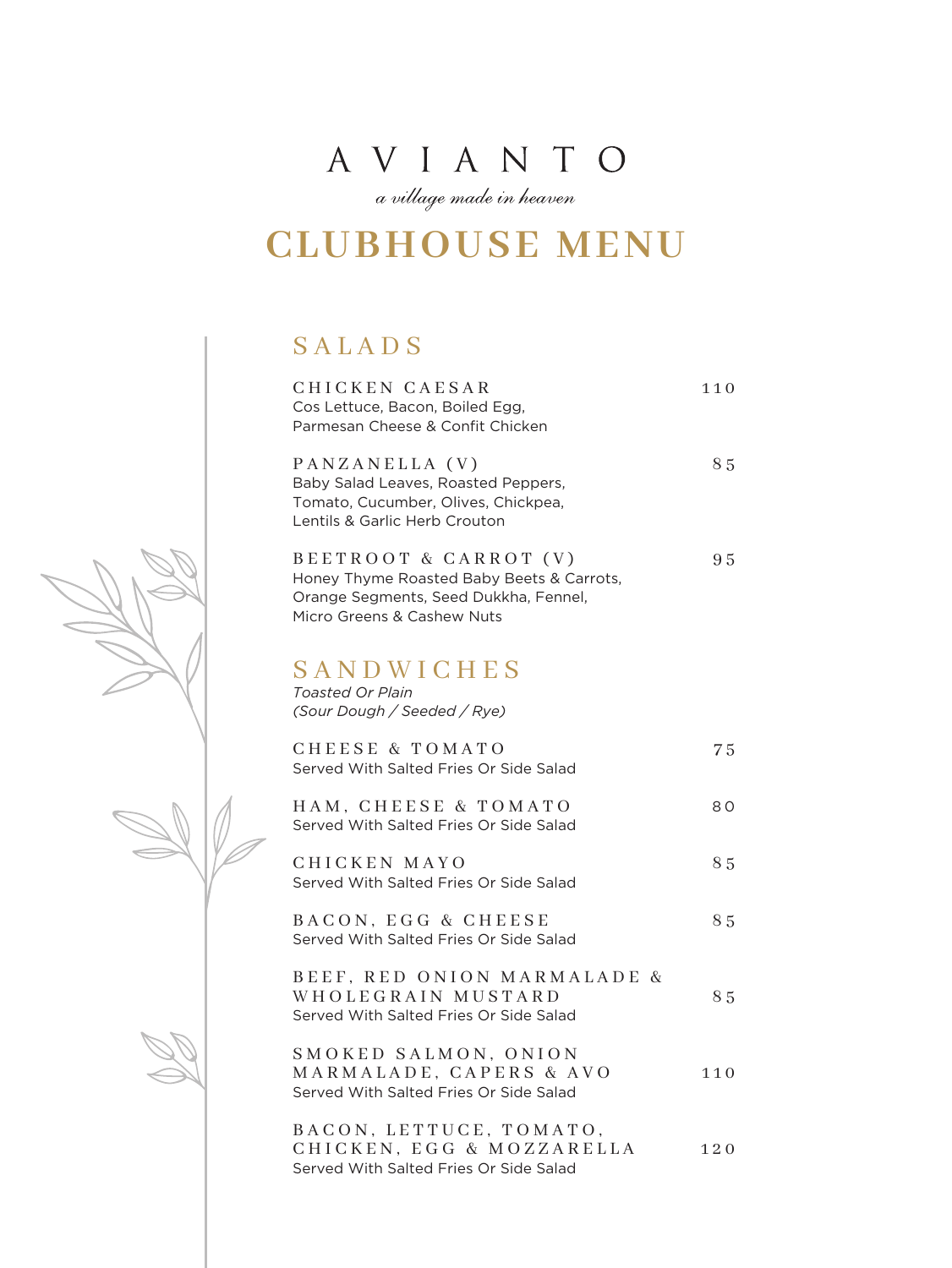a village made in heaven

## **CLUBHOUSE MENU**

#### WRAPS

*Served with Salted Fries Or Side Salad*

| PULLED PORK                                     | 120 |
|-------------------------------------------------|-----|
| Pulled Pork, Baby Spinach, Chermoula, Coriander |     |
| Chutney & Cabbage Chakalaka                     |     |
|                                                 |     |
| <b>CHICKEN</b>                                  | 120 |
| Lemon Herb Chicken, Peppadew Pesto,             |     |
| Deep Fired Feta & Rocket                        |     |
| 500g BARBEQUED                                  | 150 |
| 1kg BARBEQUED                                   | 295 |

#### BURGERS

*Burger Roll with Wild Rocket, Sliced Tomoato & Pickles. Served with Chips*

| REGULAR BEEF BURGER       | 120 |
|---------------------------|-----|
| SINGLE BEEF CHEESE BURGER | 130 |
| CHICKEN BURGER            | 95  |
| CHEESY CHICKEN BURGER     | 105 |

#### KIDDIES

| KIDS BEEF BURGER     | 75 |
|----------------------|----|
| KIDS CHICKEN BURGER  | 75 |
| KIDS MARGARITA PIZZA | 65 |

#### EXTRAS (EACH)

M U S H R O O M S • B A S I L P E S T O TOMATO RELISH · GREEN PEPPER P E P P E R D E W M A Y O • P I N E A P P L E  $JALAPENO \cdot OLIVES \cdot GARLIC \cdot ONION$  15

BACON • CHEESE • CHEESE SAUCE MUSHROOM SAUCE · FETA · ROCKET 20

A V O C A D O ( S E A S O N A L ) 25

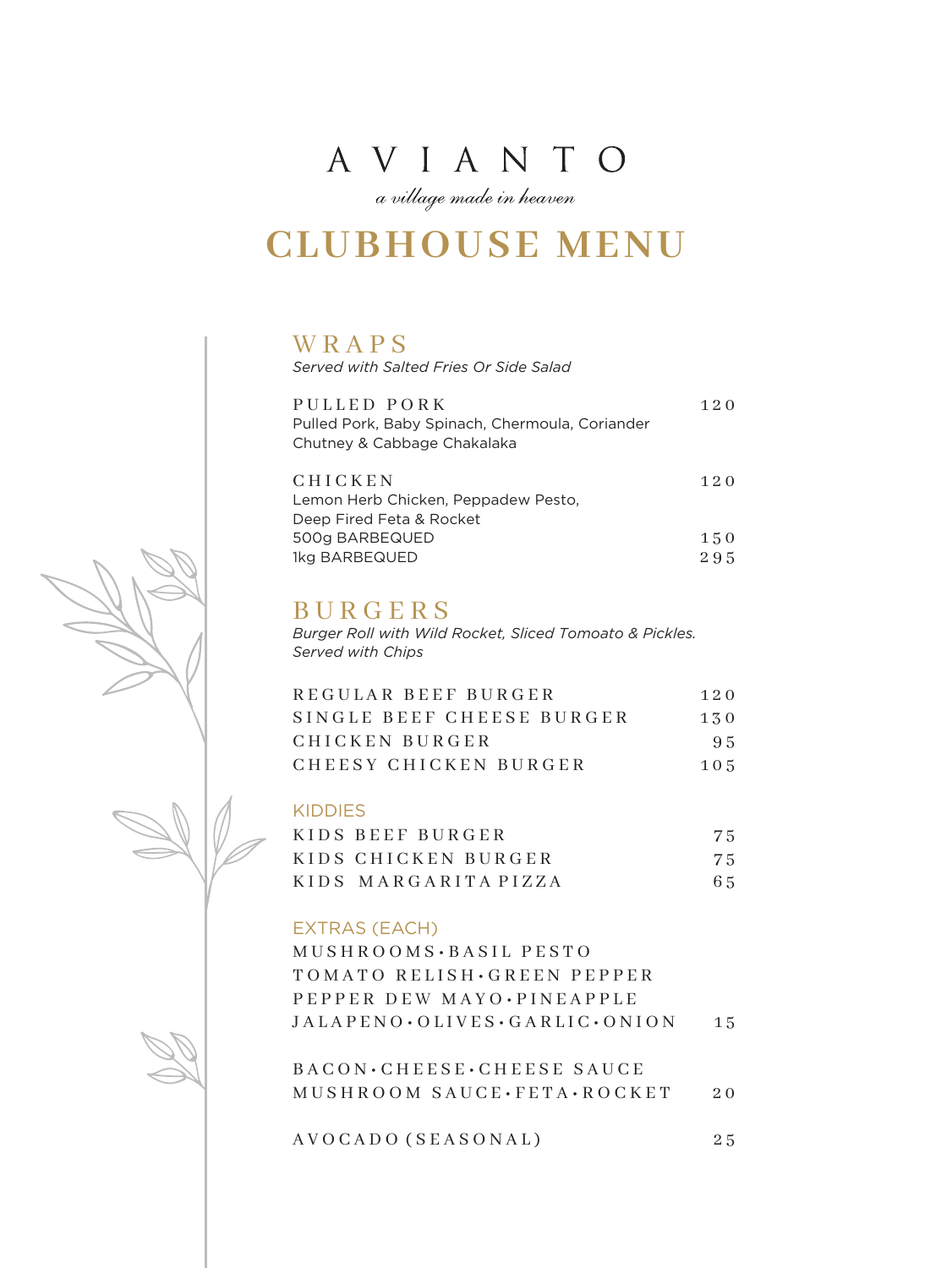a village made in heaven

## **CLUBHOUSE MENU**

PIZZA *Wook Fire, Sour Dough Pizza | Based with Basil and Cumin Tomato Sauce | Gluten Free Pizza Bases 25*

| FOCCOCITA BREAD<br>Brushed with Rosemary and Garlic Oil                                                                            | 85        |
|------------------------------------------------------------------------------------------------------------------------------------|-----------|
|                                                                                                                                    |           |
| Slow Roast Plum Tomatoes, Garlic,<br>Fresh Basil, Mozzarella & Rocket                                                              | 105       |
| MUSHROOM & SPINACH (V)<br>Pan Roast Wild Mushroom, Garlic Baby Spinach,<br>Red Onion, Feta, Mozzarella & Rocket                    | 115       |
| AUBERGINE (V)<br>Charred Baby Aubergine, Plum Tomatoes, Garlic,<br>Olives, Pepper Dew, Mozzarella & Rocket                         | 120       |
| BARBEQUE CHICKEN<br>Smokey Barbeque Chicken, Red Onion, Green<br>Pepper, Feta, Pepper Dew, Mozzarella & Rocket                     | 125       |
| FIERY CHICKEN<br>Spicy Chicken, Red Pepper, Pickled Jalapeno,<br>Red Onion, Garlic, Mozzarella, Avocado & Rocket                   | 130       |
| CHICKEN & MAYO<br>Grilled Chicken, Red Onion, Pickles, Mozzarella,<br>Tangy Mayonnaise & Rocket                                    | 125       |
| PULLED PORK<br>Sweet & Sour Pork, Red Onion, Green Pepper,<br>Spring Onion, Pepper Dew, Mozzarella & Rocket                        | 125       |
| SALAMI<br>Sliced Salami, Black Olives, Green Pepper, Feta,<br>Plum Tomato, Mozzarella & Rocket                                     | $1\,3\,0$ |
| HAWAIIAN<br>Ham, Red Onion, Pineapple, Mozzarella & Rocket                                                                         | 120       |
| MEXICAN<br>Spicy Ground Beef, Red Kidney Beans,<br>Green Pepper, Pickled Jalapeno, Spring Onion,<br>Red Onion, Mozzarella & Rocket | 140       |
| <b>BARBEQUE BEEF</b><br>Smokey Barbeque Beef, Pepper Dew, Red Onion,<br>Feta, Black Olives, Mozzarella & Rocket                    | 130       |
| BEEF & MUSHROOM<br>Pan Fried Sirloin, Sauteed Wild Mushroom,<br>Olives, Mozzarella & Rocket                                        | 135       |